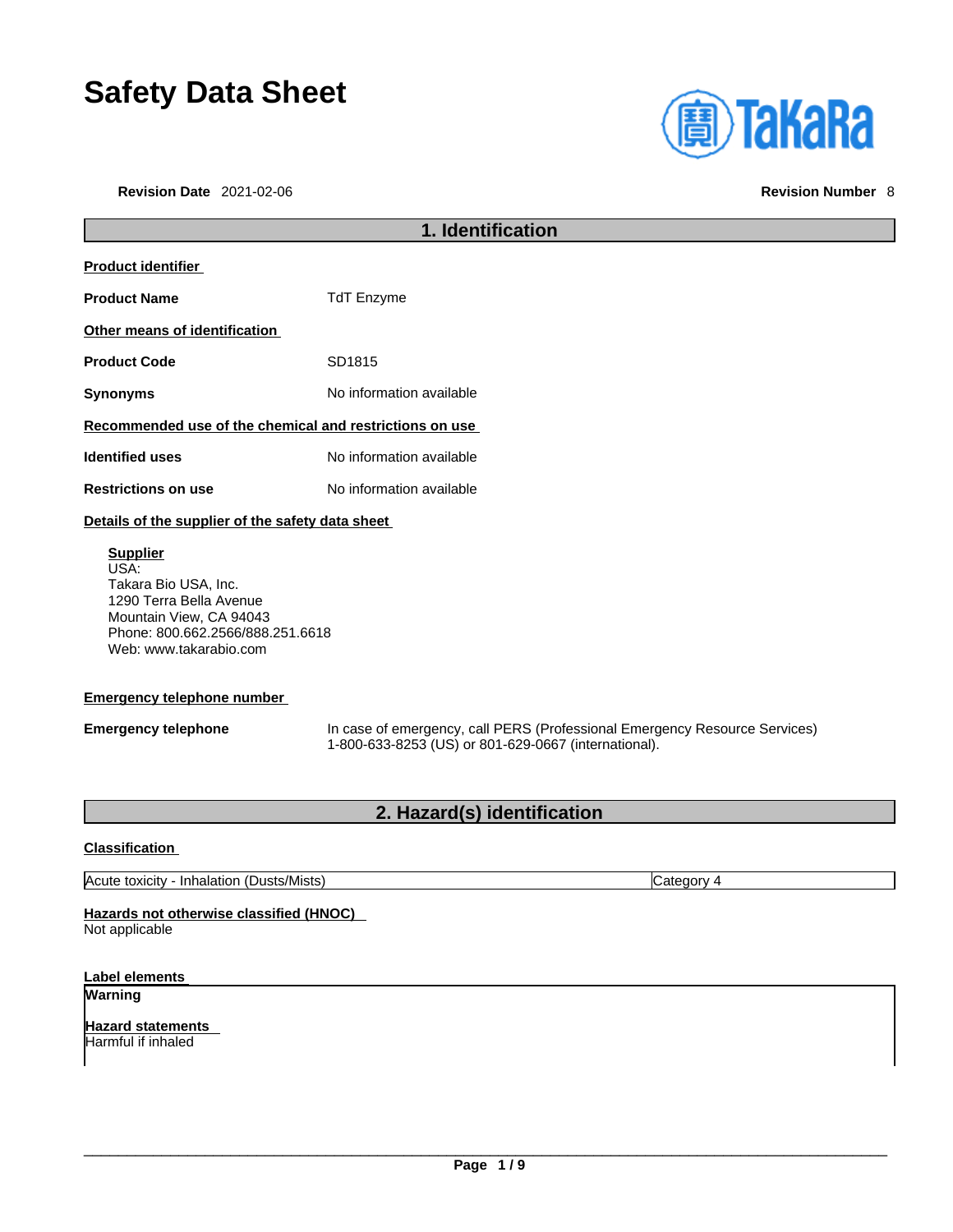

## **Precautionary Statements - Prevention**

Avoid breathing dust/fume/gas/mist/vapors/spray Use only outdoors or in a well-ventilated area

## **Precautionary Statements - Response**

IF INHALED: Remove person to fresh air and keep comfortable for breathing Call a POISON CENTER or doctor if you feel unwell

### **Unknown acute toxicity**

1.785 % of the mixture consists of ingredient(s) of unknown acute inhalation toxicity (dust/mist)

#### **Other information**

No information available.

## **3. Composition/information on ingredients**

## **Substance**

Not applicable.

## **Mixture**

| Chemical name        | $^{\circ}$ AS No $^{\circ}$ | Weight-%  | rade secret |
|----------------------|-----------------------------|-----------|-------------|
| Givcerol             | $56 - 81 - 5$               | 100<br>60 |             |
| chloride<br>ptassium | 7447-40-7                   |           |             |

## **4. First-aid measures**

## **Description of first aid measures**

| <b>General advice</b>              | Show this safety data sheet to the doctor in attendance.                                                                                                                                                                                                                   |  |
|------------------------------------|----------------------------------------------------------------------------------------------------------------------------------------------------------------------------------------------------------------------------------------------------------------------------|--|
| <b>Inhalation</b>                  | Remove to fresh air. If symptoms persist, call a physician. If breathing has stopped, give<br>artificial respiration. Get medical attention immediately.                                                                                                                   |  |
| Eye contact                        | Rinse thoroughly with plenty of water for at least 15 minutes, lifting lower and upper eyelids.<br>Consult a physician.                                                                                                                                                    |  |
| <b>Skin contact</b>                | Wash skin with soap and water.                                                                                                                                                                                                                                             |  |
| <b>Ingestion</b>                   | Do NOT induce vomiting. Clean mouth with water and drink afterwards plenty of water.<br>Never give anything by mouth to an unconscious person. Get medical attention.                                                                                                      |  |
| Self-protection of the first aider | Ensure that medical personnel are aware of the material(s) involved, take precautions to<br>protect themselves and prevent spread of contamination. Avoid breathing vapors or mists.<br>Use personal protective equipment as required. See section 8 for more information. |  |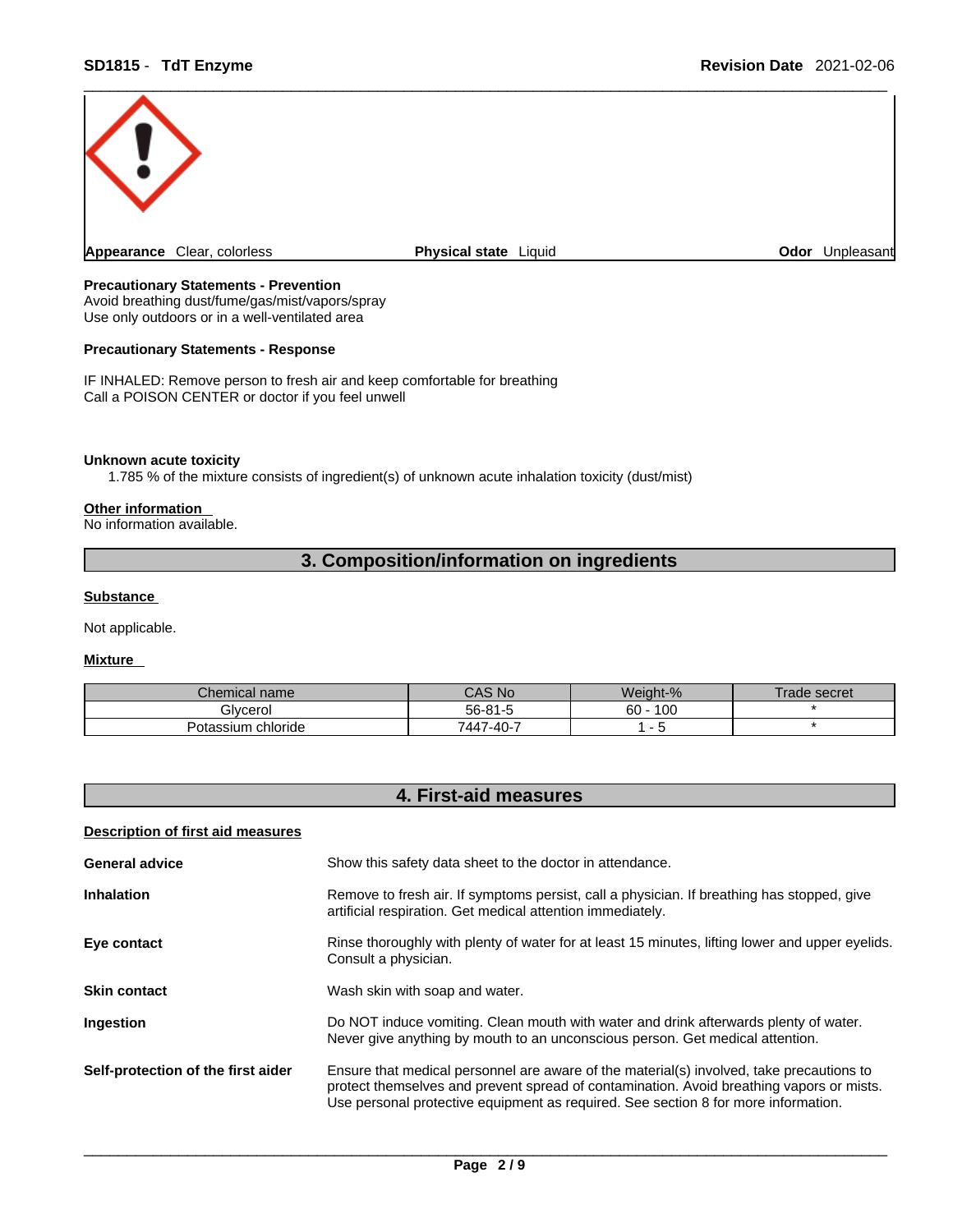## **Most important symptoms and effects, both acute and delayed**

**Symptoms** Coughing and/ or wheezing. Difficulty in breathing.

## **Indication of any immediate medical attention and special treatment needed**

**Note to physicians** Treat symptomatically.

## **5. Fire-fighting measures**

| <b>Suitable Extinguishing Media</b>                             | Use extinguishing measures that are appropriate to local circumstances and the                                                        |
|-----------------------------------------------------------------|---------------------------------------------------------------------------------------------------------------------------------------|
| <b>Large Fire</b>                                               | surrounding environment.<br>CAUTION: Use of water spray when fighting fire may be inefficient.                                        |
| Unsuitable extinguishing media                                  | Do not scatter spilled material with high pressure water streams.                                                                     |
| Specific hazards arising from the<br>chemical                   | No information available.                                                                                                             |
| <b>Explosion Data</b><br>Sensitivity to mechanical impact None. |                                                                                                                                       |
| Sensitivity to static discharge                                 | None.                                                                                                                                 |
| Special protective equipment for<br>fire-fighters               | Firefighters should wear self-contained breathing apparatus and full firefighting turnout<br>gear. Use personal protection equipment. |

## **6. Accidental release measures**

|                                                      | Personal precautions, protective equipment and emergency procedures                                             |
|------------------------------------------------------|-----------------------------------------------------------------------------------------------------------------|
| <b>Personal precautions</b>                          | Ensure adequate ventilation. Avoid breathing vapors or mists. Use personal protective<br>equipment as required. |
| <b>Other information</b>                             | Refer to protective measures listed in Sections 7 and 8.                                                        |
| Methods and material for containment and cleaning up |                                                                                                                 |
| <b>Methods for containment</b>                       | Prevent further leakage or spillage if safe to do so.                                                           |
| Methods for cleaning up                              | Pick up and transfer to properly labeled containers.                                                            |

## **7. Handling and storage**

## **Precautions for safe handling**

**Advice on safe handling** Handle in accordance with good industrial hygiene and safety practice. Avoid breathing vapors or mists. Ensure adequate ventilation. In case of insufficient ventilation, wear suitable respiratory equipment. Do not eat, drink or smoke when using this product.

## **Conditions for safe storage, including any incompatibilities**

**Storage Conditions** Keep containers tightly closed in a dry, cool and well-ventilated place. Keep out of the reach of children.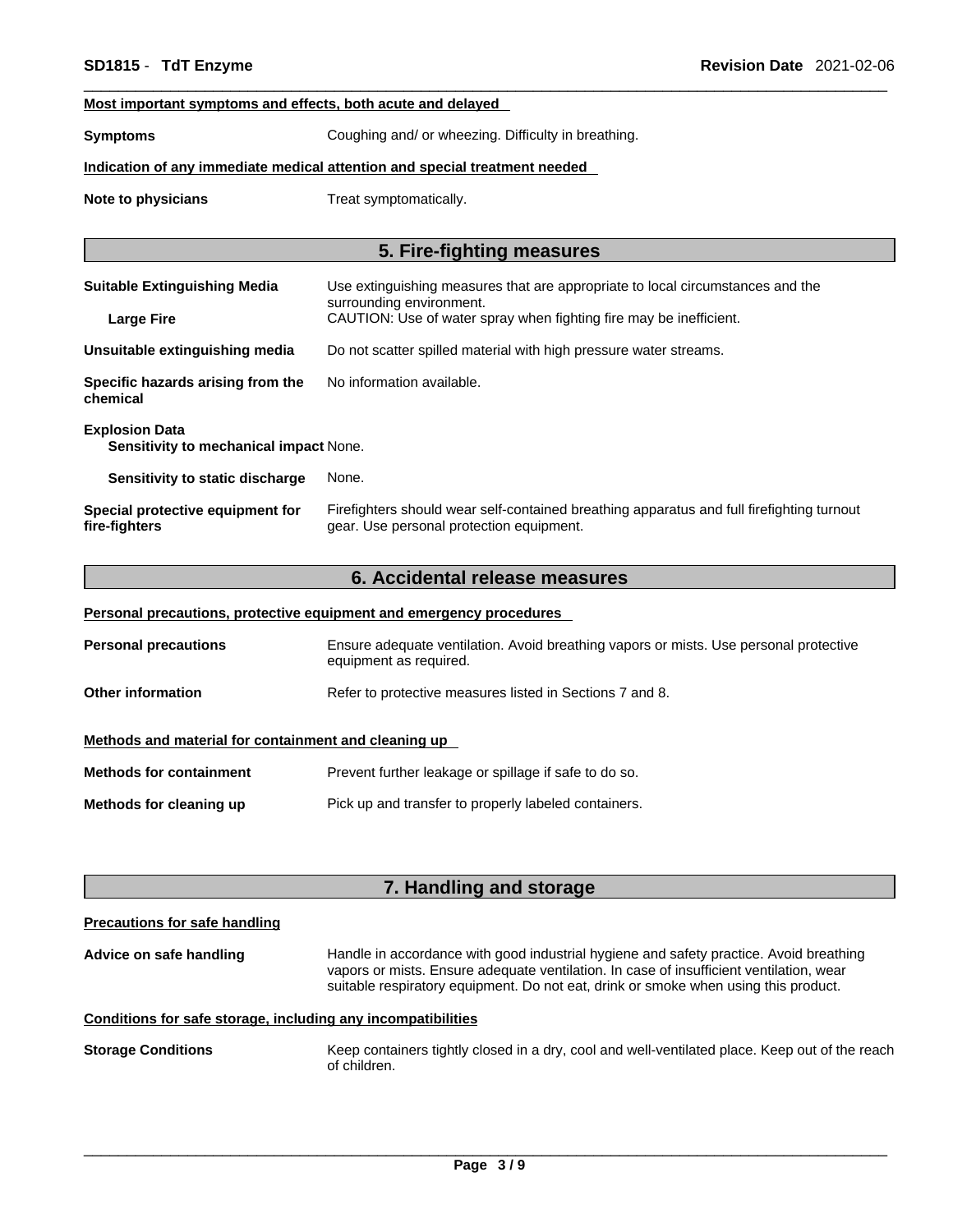## **8. Exposure controls/personal protection**

## **Control parameters**

## **Exposure Limits**

| Chemical name | <b>ACGIH TLV</b> | <b>OSHA PEL</b>                    | <b>NIOSH</b> |
|---------------|------------------|------------------------------------|--------------|
| Glycerol      |                  | TWA: $15 \text{ mg/m}^3$           |              |
| $56 - 81 - 5$ |                  | TWA: $5 \text{ mg/m}^3$            |              |
|               |                  | (vacated) TWA: $10 \text{ mg/m}^3$ |              |
|               |                  | (vacated) TWA: $5 \text{ mg/m}^3$  |              |

## **Appropriate engineering controls**

| <b>Engineering controls</b>           | <b>Showers</b><br>Eyewash stations<br>Ventilation systems.                                                                                                                  |
|---------------------------------------|-----------------------------------------------------------------------------------------------------------------------------------------------------------------------------|
|                                       | Individual protection measures, such as personal protective equipment                                                                                                       |
| <b>Eye/face protection</b>            | No special protective equipment required.                                                                                                                                   |
|                                       |                                                                                                                                                                             |
| Skin and body protection              | No special protective equipment required.                                                                                                                                   |
| <b>Respiratory protection</b>         | No protective equipment is needed under normal use conditions. If exposure limits are<br>exceeded or irritation is experienced, ventilation and evacuation may be required. |
| <b>General hygiene considerations</b> | Do not eat, drink or smoke when using this product.                                                                                                                         |

## **9. Physical and chemical properties**

| Information on basic physical and chemical properties |                          |                  |  |
|-------------------------------------------------------|--------------------------|------------------|--|
| <b>Physical state</b>                                 | Liquid                   |                  |  |
| Appearance                                            | Clear, colorless         |                  |  |
| Color                                                 | Clear                    |                  |  |
| Odor                                                  | Unpleasant               |                  |  |
| Odor Threshold                                        | No information available |                  |  |
| <b>Property</b>                                       | <b>Values</b>            | Remarks • Method |  |
| pН                                                    |                          | None known       |  |
| Melting point / freezing point                        | No data available        | None known       |  |
| Boiling point/boiling range (°C)                      | No data available        | None known       |  |
| <b>Flash point</b>                                    | No data available        | Open cup         |  |
| <b>Evaporation Rate</b>                               | no data available        | None known       |  |
| Flammability (solid, gas)                             | no data available        | None known       |  |
| <b>Flammability Limit in Air</b>                      |                          | None known       |  |
| <b>Upper flammability limit:</b>                      | No data available        |                  |  |
| Lower flammability limit:                             | No data available        |                  |  |
| Vapor pressure                                        | no data available        | None known       |  |
| Vapor density                                         | No data available        | None known       |  |
| <b>Relative density</b>                               |                          | None known       |  |
| Water solubility                                      | No data available        | None known       |  |
| Solubility in other solvents                          | no data available        | None known       |  |
| <b>Partition coefficient</b>                          | no data available        | None known       |  |
| <b>Autoignition temperature</b>                       | 392.8 °C / 739<br>°F     | None known       |  |
| <b>Decomposition temperature</b>                      |                          | None known       |  |
| Kinematic viscosity                                   | No data available        | None known       |  |
| <b>Dynamic Viscosity</b>                              | no data available        | None known       |  |
|                                                       |                          |                  |  |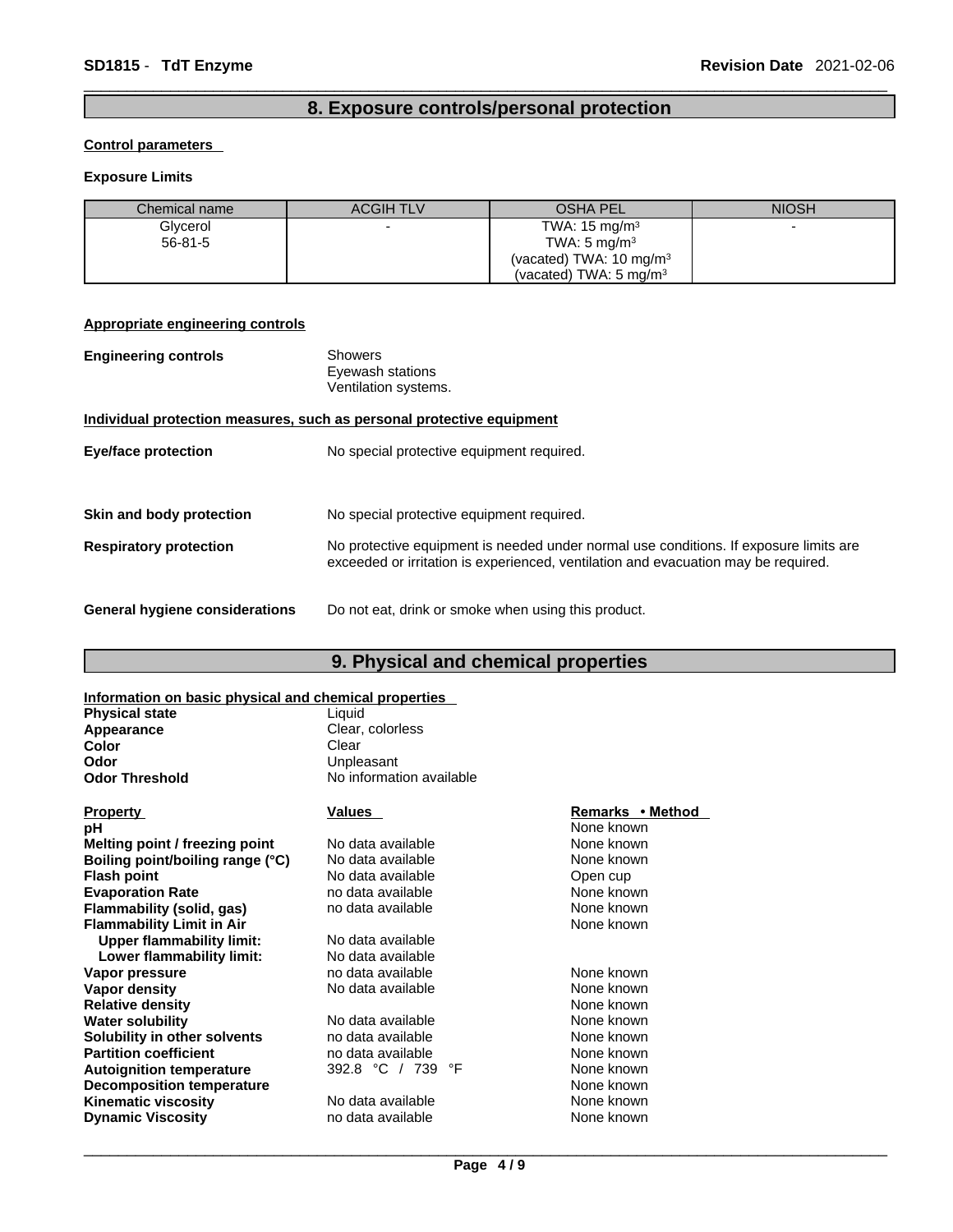| <b>Other information</b>    |
|-----------------------------|
| <b>Explosive properties</b> |
| <b>Oxidizing properties</b> |
| Softening point             |
| <b>Molecular Weight</b>     |
| <b>VOC Content (%)</b>      |
| <b>Liguid Density</b>       |
| <b>Bulk Density</b>         |
|                             |

## **10. Stability and reactivity**

| No information available.                                               |  |
|-------------------------------------------------------------------------|--|
| Stable under normal conditions.                                         |  |
| <b>Possibility of hazardous reactions</b> None under normal processing. |  |
| Excessive heat.                                                         |  |
| None known based on information supplied.                               |  |
|                                                                         |  |

**Explosive properties** No information available **No information available No information available No information available No information available No information available No information available** 

**Hazardous decomposition products** None known based on information supplied.

## **11. Toxicological information**

## **Information on likely routes of exposure**

#### **Product Information**

| <b>Inhalation</b>   | Specific test data for the substance or mixture is not available. Harmful by inhalation.<br>(based on components). |
|---------------------|--------------------------------------------------------------------------------------------------------------------|
| Eye contact         | Specific test data for the substance or mixture is not available.                                                  |
| <b>Skin contact</b> | Specific test data for the substance or mixture is not available.                                                  |
| Ingestion           | Specific test data for the substance or mixture is not available.                                                  |

**<u>Symptoms related to the physical, chemical and toxicological characteristics</u>** 

**Symptoms** Coughing and/ or wheezing.

**Acute toxicity**

**Numerical measures of toxicity**

**The following values are calculated based on chapter 3.1 of the GHS document ATEmix (oral)** 18,386.70 mg/kg

| <b>ATEmix (dermal)</b>               | 15,863.70 mg/kg |
|--------------------------------------|-----------------|
| <b>ATEmix (inhalation-dust/mist)</b> | 4.3624 mg/l     |

## **Unknown acute toxicity**

1.785 % of the mixture consists of ingredient(s) of unknown acute inhalation toxicity (dust/mist)

## **Component Information**

| Chemical name      | Oral LD50             | Dermal LD50          | Inhalation LC50          |
|--------------------|-----------------------|----------------------|--------------------------|
| Glycerol           | $= 12600$ mg/kg (Rat) | $> 10$ g/kg (Rabbit) | (Rat) 4 h<br>> 2.75 mg/L |
| 56-81-5            |                       |                      |                          |
| Potassium chloride | (Rat)<br>= 2600 mg/kg |                      |                          |
| 7447-40-7          |                       |                      |                          |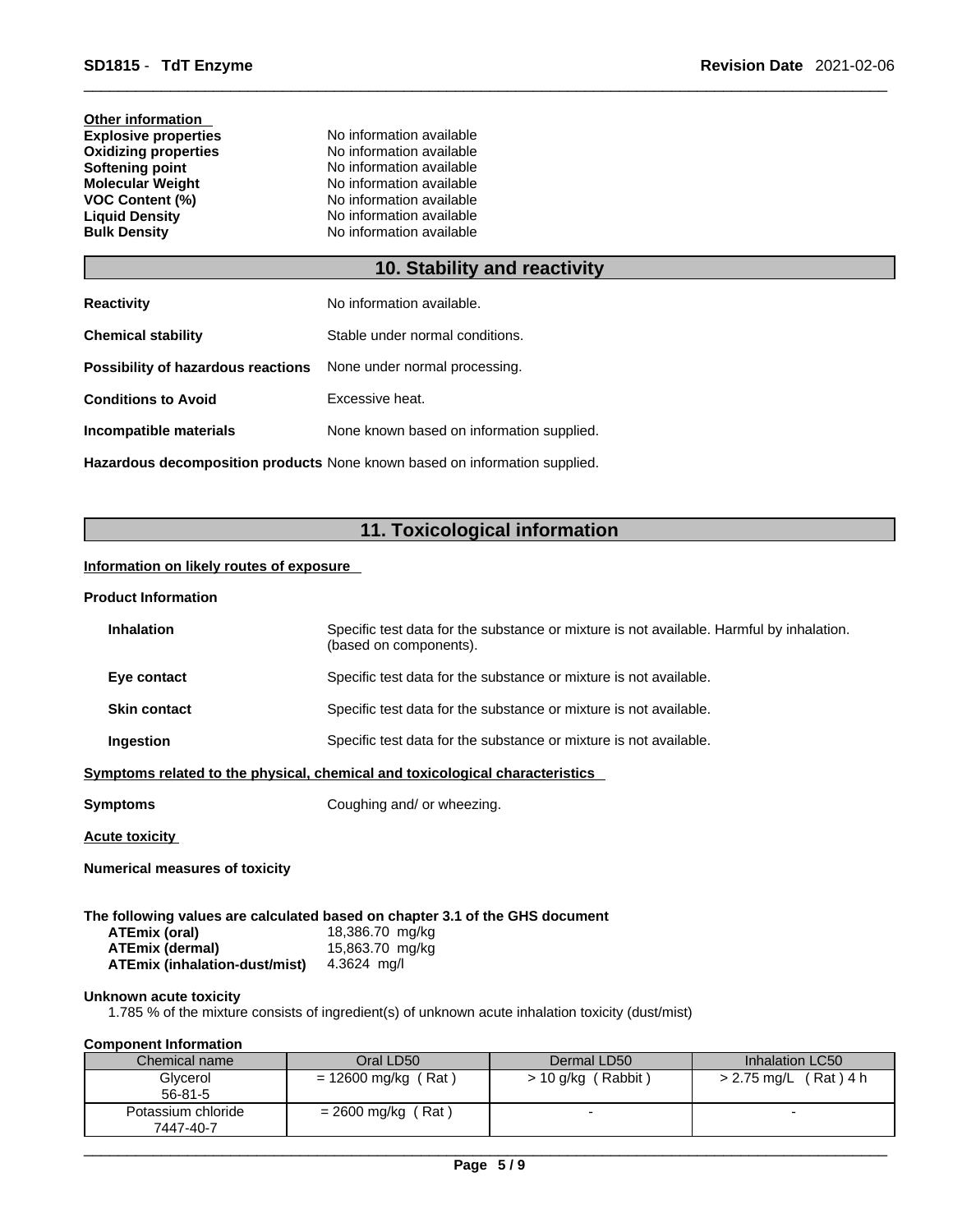| Delayed and immediate effects as well as chronic effects from short and long-term exposure |  |
|--------------------------------------------------------------------------------------------|--|
|--------------------------------------------------------------------------------------------|--|

| <b>Skin corrosion/irritation</b>  | No information available.               |
|-----------------------------------|-----------------------------------------|
| Serious eye damage/eye irritation | No information available.               |
| Respiratory or skin sensitization | No information available.               |
| Germ cell mutagenicity            | No information available.               |
| Carcinogenicity                   | No information available.               |
| <b>Reproductive toxicity</b>      | No information available.               |
| <b>STOT - single exposure</b>     | No information available.               |
| <b>STOT - repeated exposure</b>   | No information available.               |
| <b>Target organ effects</b>       | Kidney, Respiratory system, Eyes, Skin. |
| <b>Aspiration hazard</b>          | No information available.               |
| Other adverse effects             | No information available.               |
| <b>Interactive effects</b>        | No information available.               |

## **12. Ecological information**

## **Ecotoxicity**

| Chemical name                   | Algae/aquatic plants                               | <b>Fish</b>                                                                                                          | Toxicity to<br>microorganisms | Crustacea                                                                          |
|---------------------------------|----------------------------------------------------|----------------------------------------------------------------------------------------------------------------------|-------------------------------|------------------------------------------------------------------------------------|
| Glycerol<br>$56 - 81 - 5$       |                                                    | 51 - 57: 96 h<br>Oncorhynchus mykiss<br>mL/L LC50 static                                                             |                               |                                                                                    |
| Potassium chloride<br>7447-40-7 | 2500: 72 h<br>Desmodesmus<br>subspicatus mg/L EC50 | 750 - 1020: 96 h<br>Pimephales promelas<br>mg/L LC50 static 1060:<br>96 h Lepomis<br>macrochirus mg/L LC50<br>static |                               | 825: 48 h Daphnia<br>magna mg/L EC50 83: 48<br>h Daphnia magna mg/L<br>EC50 Static |

**Persistence and degradability** No information available.

**Bioaccumulation** There is no data for this product.

## **Component Information**

| $\sim$<br><i>C</i> hemical name∵ | $\overline{\phantom{a}}$<br>$-1$<br>coefficient<br>$\overline{\phantom{a}}$<br>'artıtıon |
|----------------------------------|------------------------------------------------------------------------------------------|
| ilvcerol                         | $\overline{\phantom{a}}$<br>.                                                            |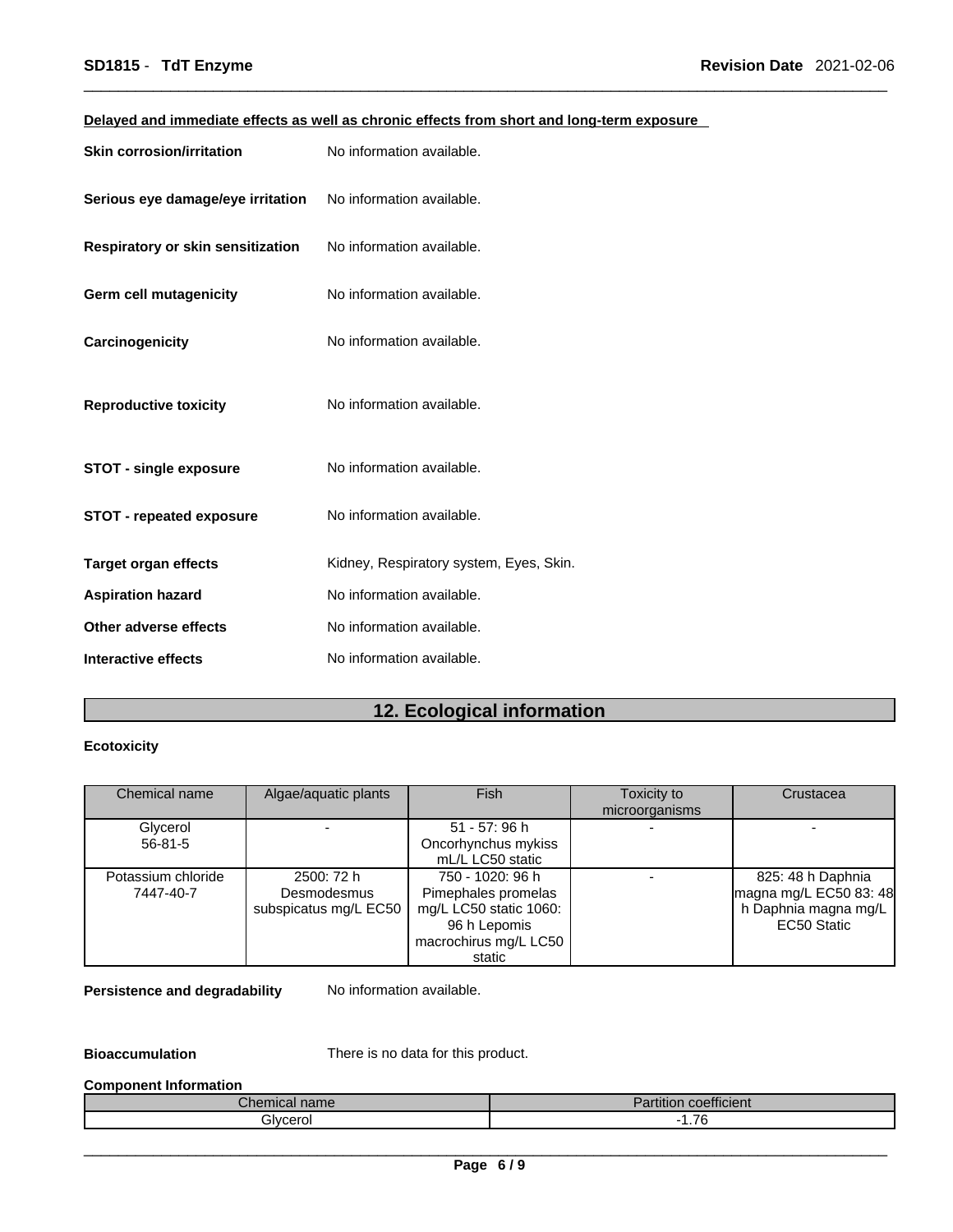56-81-5

**Other adverse effects** No information available.

## **13. Disposal considerations Waste treatment methods Waste from residues/unused products**  Dispose of in accordance with local regulations. Dispose of waste in accordance with environmental legislation. **Contaminated packaging** Do not reuse empty containers.

## **14. Transport information**

| <b>DOT</b>  | Not regulated |
|-------------|---------------|
| <b>TDG</b>  | Not regulated |
| <b>MEX</b>  | Not regulated |
| ICAO (air)  | Not regulated |
| <b>IATA</b> | Not regulated |
| <b>IMDG</b> | Not regulated |
| <b>RID</b>  | Not regulated |
| <b>ADR</b>  | Not regulated |
| <b>ADN</b>  | Not regulated |

## **15. Regulatory information**

## **International Inventories**

## **TSCA** -.

\*Contact supplier for details. One or more substances in this product are either not listed on the US TSCA inventory, listed on the confidential US TSCA inventory or are otherwise exempted from inventory listing requirements

| <b>DSL/NDSL</b>      |   |
|----------------------|---|
| <b>EINECS/ELINCS</b> |   |
| <b>ENCS</b>          |   |
| <b>IECSC</b>         | ٠ |
| KECL                 |   |
| <b>PICCS</b>         |   |
| <b>AICS</b>          |   |
|                      |   |

 **Legend:** 

 **TSCA** - United States Toxic Substances Control Act Section 8(b) Inventory

 **DSL/NDSL** - Canadian Domestic Substances List/Non-Domestic Substances List

 **EINECS/ELINCS** - European Inventory of Existing Chemical Substances/European List of Notified Chemical Substances  **ENCS** - Japan Existing and New Chemical Substances

 **IECSC** - China Inventory of Existing Chemical Substances

 **KECL** - Korean Existing and Evaluated Chemical Substances  **PICCS** - Philippines Inventory of Chemicals and Chemical Substances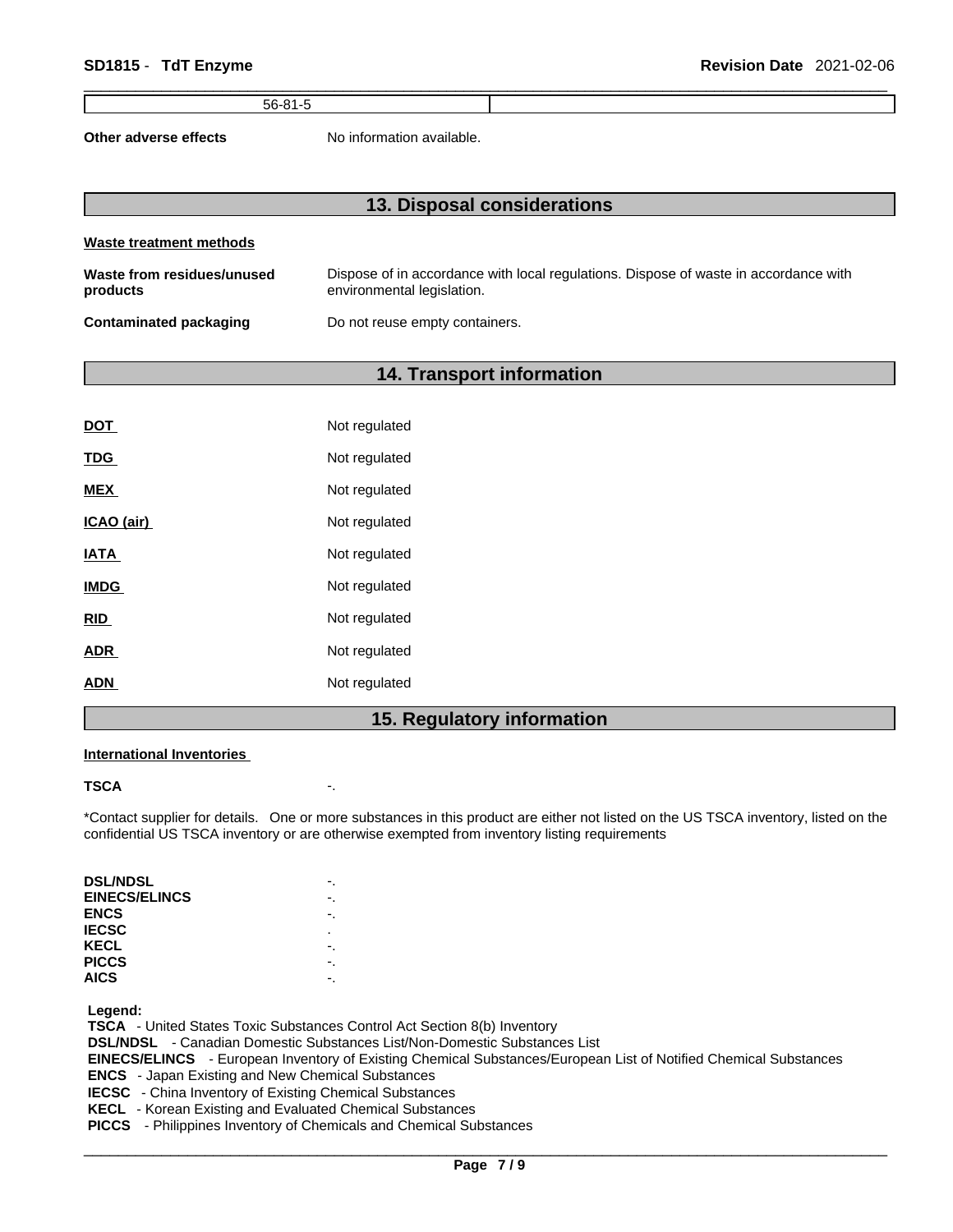**AICS** - Australian Inventory of Chemical Substances

#### **US Federal Regulations**

## **SARA 313**

Section 313 of Title III of the Superfund Amendments and Reauthorization Act of 1986 (SARA). This product does not contain any chemicals which are subject to the reporting requirements of the Act and Title 40 of the Code of Federal Regulations, Part 372.

#### **SARA 311/312 Hazard Categories**

Should this product meet EPCRA 311/312 Tier reporting criteria at 40 CFR 370, refer to Section 2 of this SDS for appropriate classifications.

## **CWA (Clean WaterAct)**

This product does not contain any substances regulated as pollutants pursuant to the Clean Water Act (40 CFR 122.21 and 40 CFR 122.42).

## **CERCLA**

This material, as supplied, does not contain any substances regulated as hazardous substances under the Comprehensive Environmental Response Compensation and Liability Act (CERCLA) (40 CFR 302) or the Superfund Amendments and Reauthorization Act (SARA) (40 CFR 355). There may be specific reporting requirements at the local, regional, or state level pertaining to releases of this material.

## **US State Regulations**

#### **California Proposition 65**

This product does not contain any Proposition 65 chemicals.

#### **U.S. State Right-to-Know Regulations**

This product does not contain any substances regulated under applicable state right-to-know regulations

#### **U.S. EPA Label Information**

**EPA Pesticide Registration Number** Not applicable

| <b>16. Other information</b>                                                                                                                                                                                                                                                                                                                                                                                                                                                                                                                                                                                                                                                                                                                   |                                             |                                         |                                     |                                            |  |
|------------------------------------------------------------------------------------------------------------------------------------------------------------------------------------------------------------------------------------------------------------------------------------------------------------------------------------------------------------------------------------------------------------------------------------------------------------------------------------------------------------------------------------------------------------------------------------------------------------------------------------------------------------------------------------------------------------------------------------------------|---------------------------------------------|-----------------------------------------|-------------------------------------|--------------------------------------------|--|
| NFPA<br>HMIS                                                                                                                                                                                                                                                                                                                                                                                                                                                                                                                                                                                                                                                                                                                                   | Health hazards 2<br><b>Health hazards</b> 2 | <b>Flammability 1</b><br>Flammability 1 | Instability 0<br>Physical hazards 0 | Special hazards -<br>Personal protection X |  |
| Key or legend to abbreviations and acronyms used in the safety data sheet                                                                                                                                                                                                                                                                                                                                                                                                                                                                                                                                                                                                                                                                      |                                             |                                         |                                     |                                            |  |
| Legend Section 8: EXPOSURE CONTROLS/PERSONAL PROTECTION                                                                                                                                                                                                                                                                                                                                                                                                                                                                                                                                                                                                                                                                                        |                                             |                                         |                                     |                                            |  |
| TWA<br>Time weighted average                                                                                                                                                                                                                                                                                                                                                                                                                                                                                                                                                                                                                                                                                                                   |                                             | STEL                                    | Short term exposure limit           |                                            |  |
| Ceiling<br>Maximum limit value                                                                                                                                                                                                                                                                                                                                                                                                                                                                                                                                                                                                                                                                                                                 |                                             |                                         | Skin designation                    |                                            |  |
| Key literature references and sources for data used to compile the SDS<br>Agency for Toxic Substances and Disease Registry (ATSDR)<br>U.S. Environmental Protection Agency ChemView Database<br>European Food Safety Authority (EFSA)<br>EPA (Environmental Protection Agency)<br>Acute Exposure Guideline Level(s) (AEGL(s))<br>U.S. Environmental Protection Agency Federal Insecticide, Fungicide, and Rodenticide Act<br>U.S. Environmental Protection Agency High Production Volume Chemicals<br>Food Research Journal<br>Hazardous Substance Database<br>International Uniform Chemical Information Database (IUCLID)<br>Japan GHS Classification<br>Australia National Industrial Chemicals Notification and Assessment Scheme (NICNAS) |                                             |                                         |                                     |                                            |  |